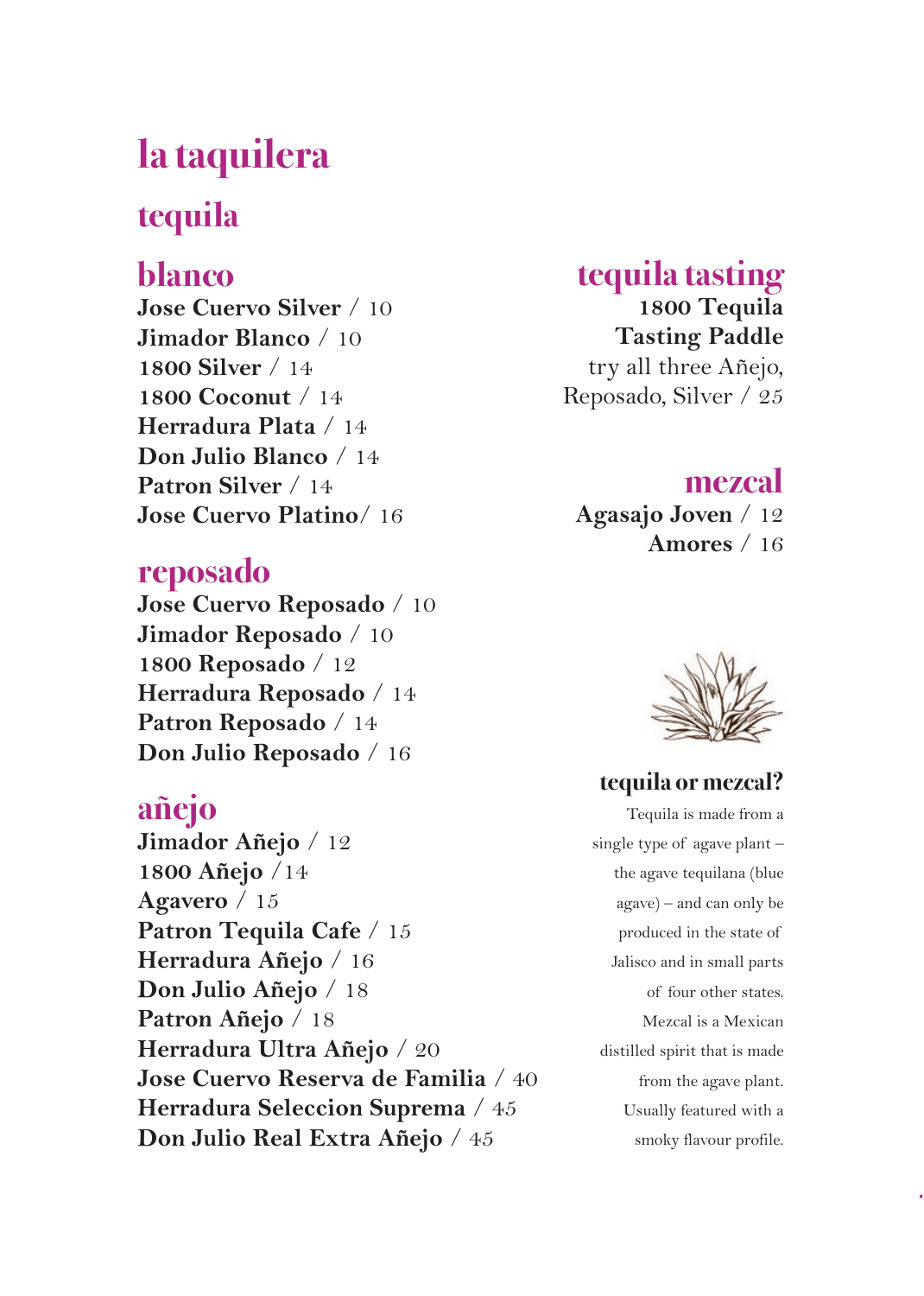## **margaritas**

**glass** / **grande** *glass or carafe* / **jumbo** *glass or jug*

**clasica** 17/32/60 reposado tequila, cointreau, lime, salt

**fresa basil** 17/32/60 silver tequila, strawberry puree, lime, fresh basil

**tropical** 17/32/60 silver tequila, fresh lime, cointreau, passionfruit, tajin

**casa azul** 18/34/64 silver tequila, curazao, fresh lime, pineapple juice

**como la flor** 18/34/64 reposado tequila, elderflower, peach puree, lime

**jalapeño** 18/32/60 jalapeño infused tequila, cointreau, lime, chilli salt

**mango coco** 18/32/60 1800 coconut tequila, mango, lime, toasted coconut

**beerrita** 22 frozen clasica margarita, corona beer bottle on top

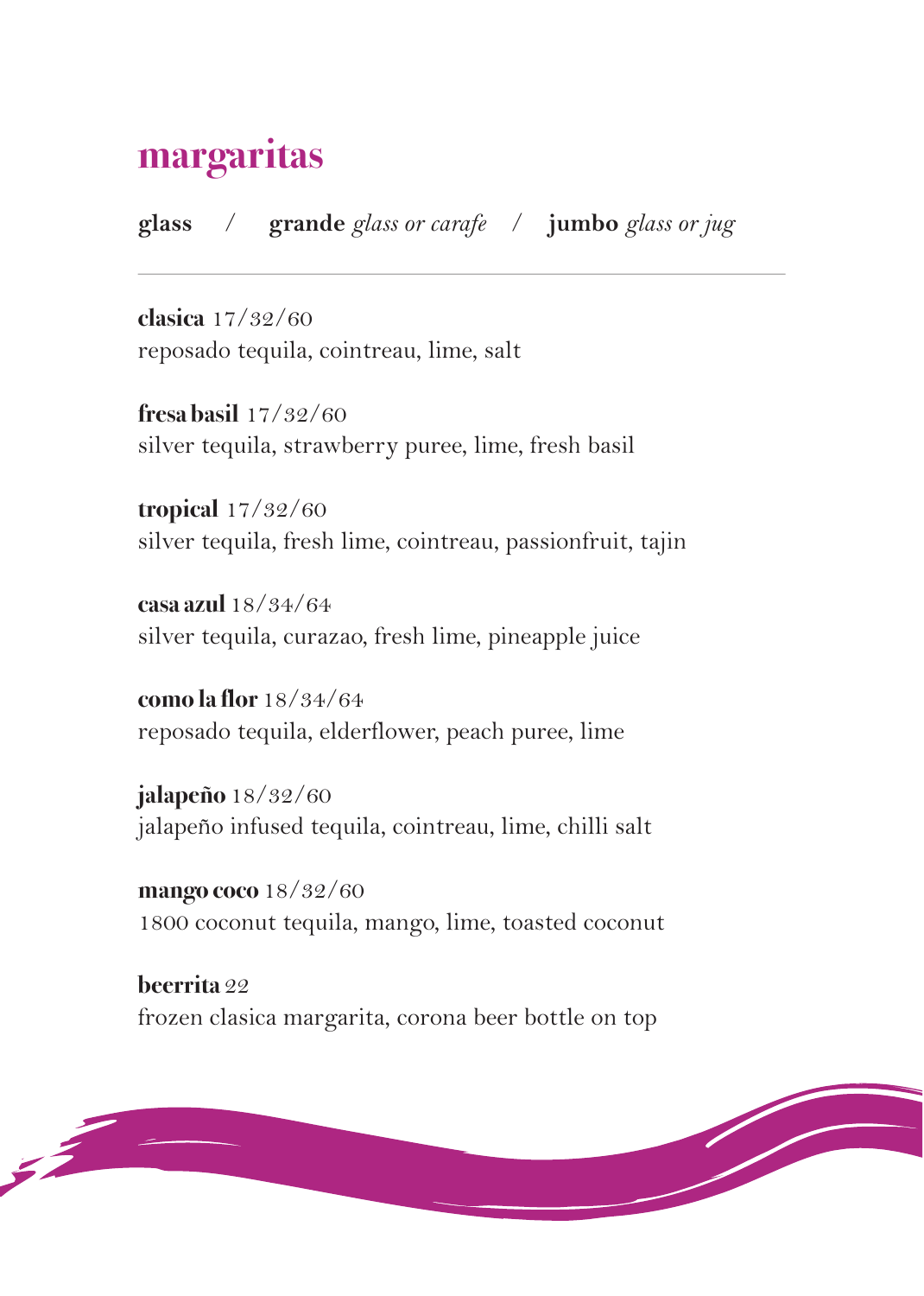# **cocteles / cocktails**

**glass** / **grande** *glass or carafe* / **jumbo** *glass or jug*

**alma viva** 17/32/60 vodka, cointreau, lime, mango liquor, agave nectar, grenadine

**señorita rosita** 17/32/60 gin, blueberry liquor, strawberry, fresh lime, tonic

**diego** 18/34/64 mezcal, lime, passionfruit, agave, ginger beer

**mezcalita** 18/34/64 mezcal, pineapple, lime, basil, agave, chilli salt

**fin de semana** 18/34/64 reposado tequila, martini bianco, elderflower, soda, orange

**piña colada** 21 malibu, white bacardi, pineapple, coconut milk

**mojito** 17 white rum bacardi, fresh lime, fresh mint, soda ......clasica ......berry ......passionfruit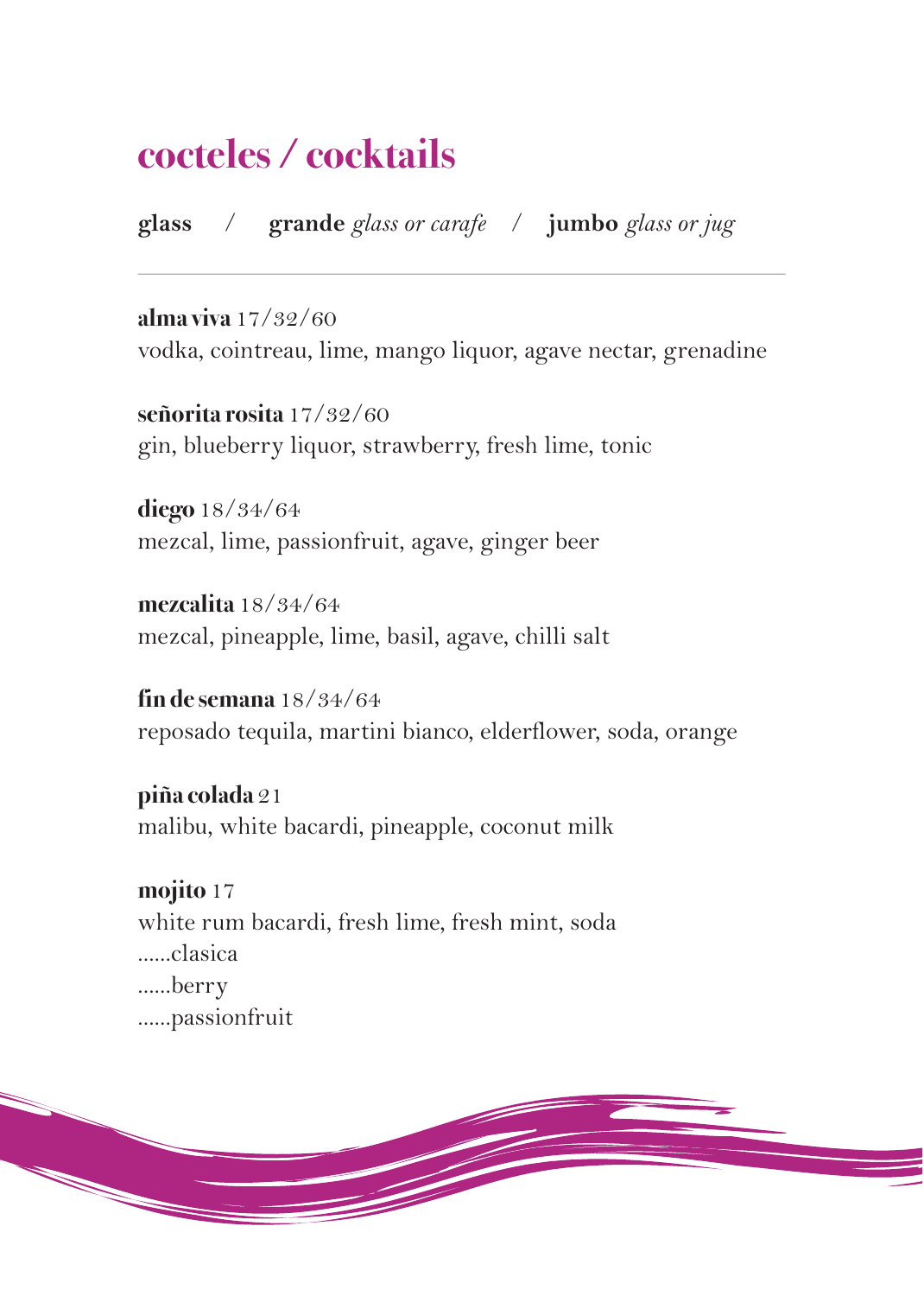# **sangrias**

**glass** / **carafe** *(500ml)* / **jug** *(1 litre)*

**roja** 16/28/56 red wine, cointreau, citrus, pineapple, apple, cinnamon

**blanca** 16/28/56 white wine, mint, blueberry liquor, citrus, strawberry, soda

**rosa** 16/28/56 rose wine, mixed berries, lemon, peach liquor, lemonade

# **vinos**

### **white**

**Roaring Meg Sauvignon Blanc** OTAGO 12.5/57.5 **The Ned Pinot Gris** MARLBOROUGH 11.5/55.5 Wither Hills Chardonnay MARLBOROUGH 11.5/51.5

**rose The Ned Rose** MARLBOROUGH 11.5/55.5

## **red**

**Roaring Meg Pinot Noir CENTRAL OTAGO 16.5/79.5** Trinity Hill Merlot **HAWKES BAY 12.5/62.5 Tyrrell's Wines Shiraz** AUSTRALIA 11.5/ 51.5 **Santa Ana Reserve Malbec** ARGENTINA 14.5/69.5

### **sparkling**

**Lindauer Classic Brut** 200ml bottle 13.5 **Mionetto Prosecco** ITALY - / 53.5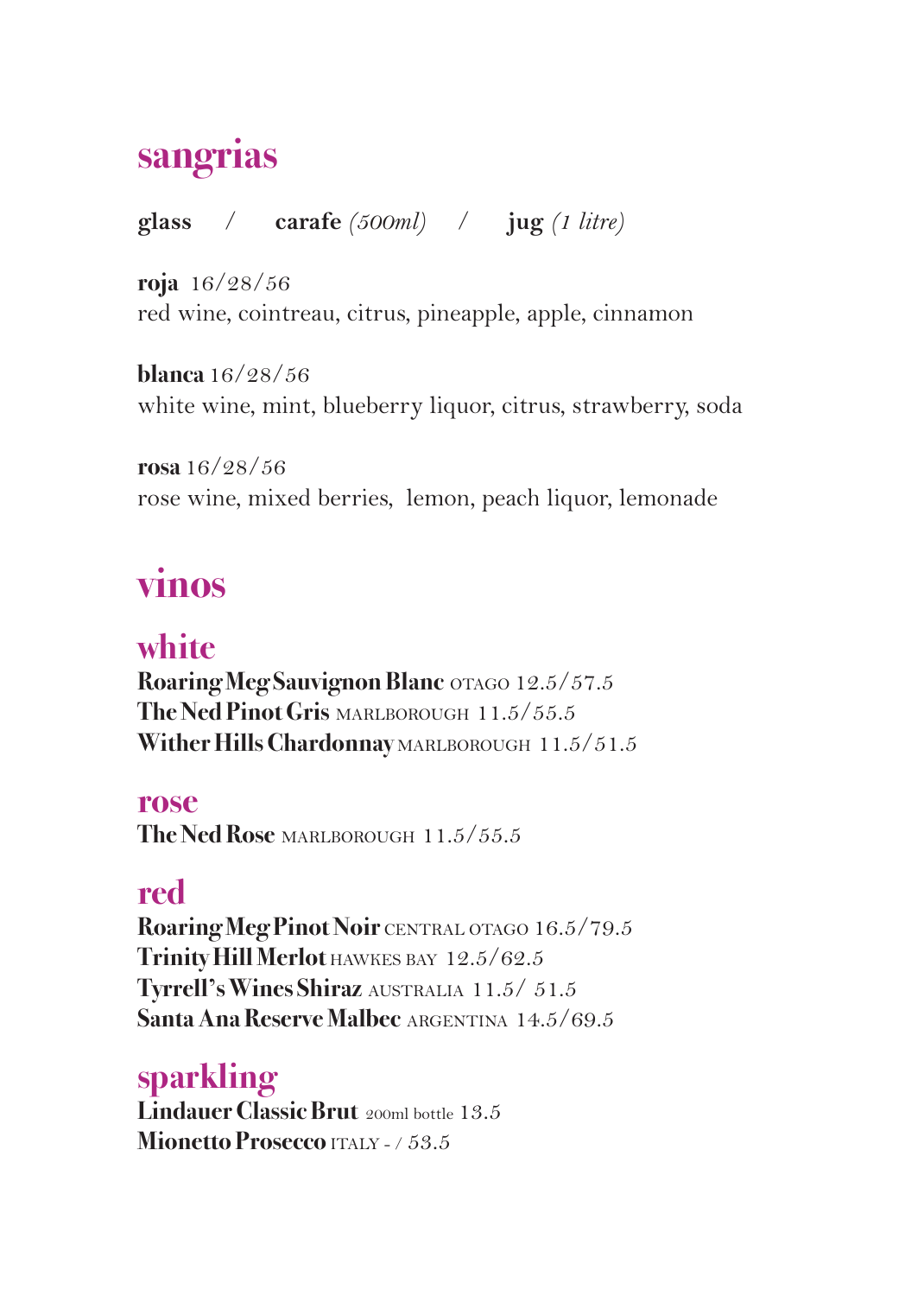# **cervezas / beers**

**on tap Premium Beer** / 11 **Craft Beer** /12

### **bottled beers**

**Corona** MEXICO /10 **Pacifico** MEXICO/10 **Negra Modelo** MEXICO /12 **Dos X Amber** MEXICO/12 **Bohemia** MEXICO /12 **Steinlager Pure** NEW ZEALAND /10 **Steinlager Light** NEW ZEALAND/9 **Mac's Stunt Double Beer** *(0.0% beer)* NEW ZEALAND/9

### **buckets**

**Corona (4) or Pacifico (4)** / 35

### **ciders**

**Apple Cider** / 10 **Berry Cider** /10

# **micheladas**

**michelada** /15 lager beer, tomato juice, mixed spices, lemon, salt

#### **chelada** /15

lager beer, tomato juice, lemon, salt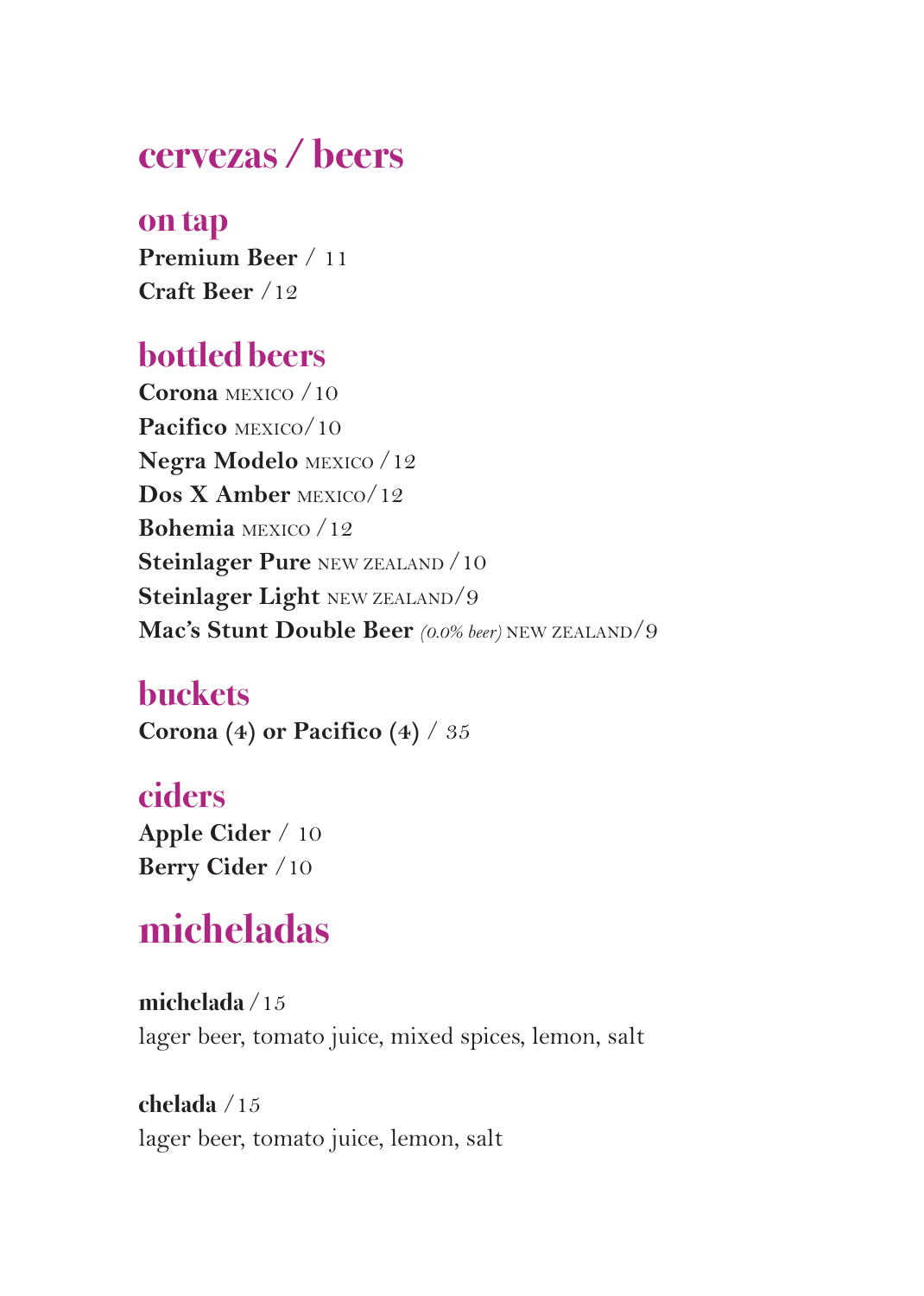# **mocteles / mocktails**

**virgin maria mojito /**12 fresh lime, mint, soda

**amanecer**/12 orange juice, pomegranate grenadine, lemonade, mint

**cielo rosa** /13 hibiscus, agave, lime, strawberry, soda, orange

**horchata** /14 iced milk, cinnamon, vanilla

# **non alcoholic**

#### **Sparkling Water or Still Mineral Water** / 10

**fruit juices** / 7 apple, pineapple, orange, tomato, cranberry, grapefruit

**Jarritos** /8 mango, pineapple, watermelon, lime, guava, grapefruit, tamarind, mandarin

**soft drinks** /7 pepsi, diet pepsi, 7Up

**Ginger Beer** /8

**Red Bull** / 7